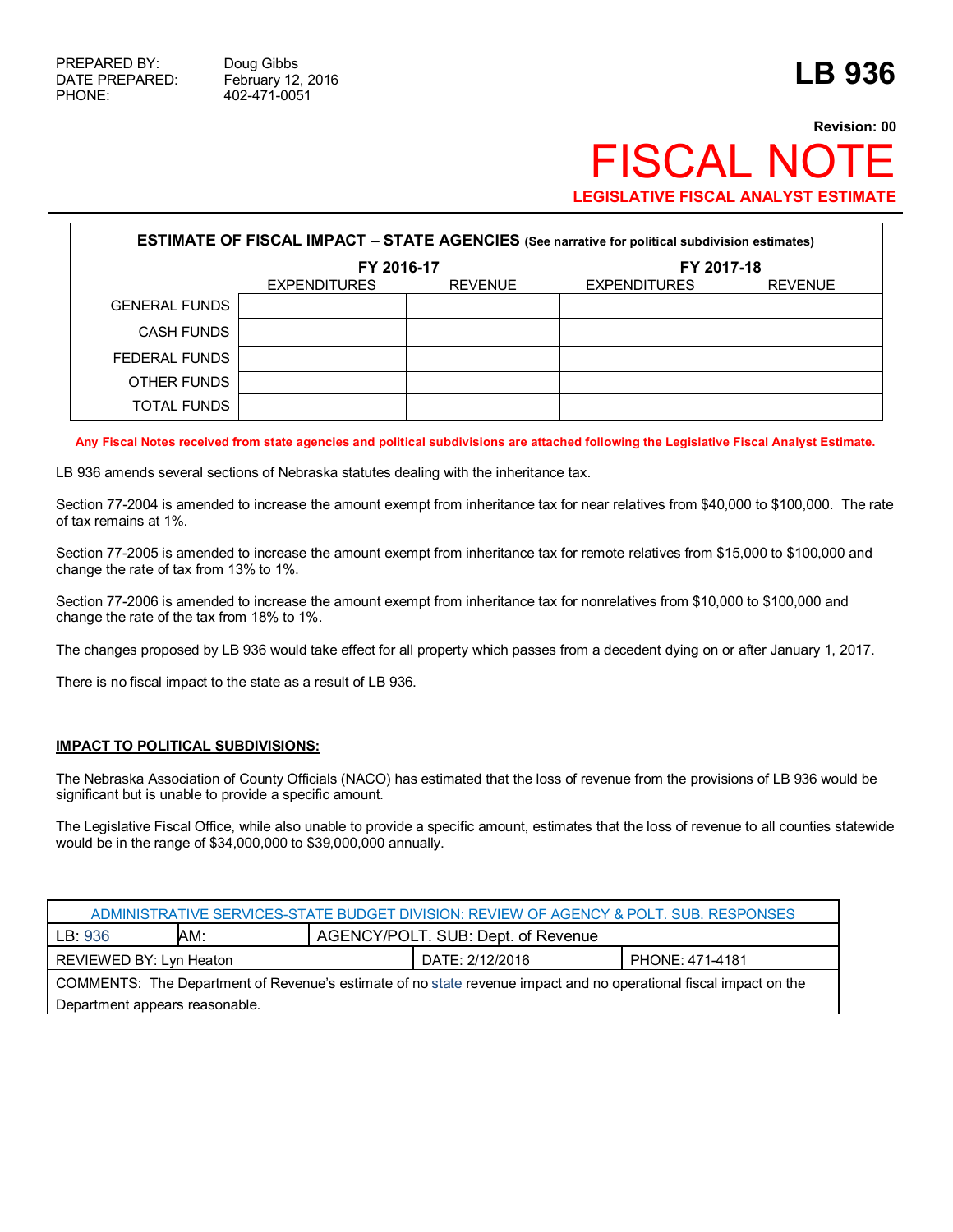## **LB 936 Fiscal Note 2016**

|                                          |              | State Agency Estimate |              |              |                 |           |  |
|------------------------------------------|--------------|-----------------------|--------------|--------------|-----------------|-----------|--|
| State Agency Name: Department of Revenue |              |                       |              |              | Date Due LFA:   | 2/12/2016 |  |
| Approved by: Tony Fulton                 |              | Date Prepared:        | 2/11/2016    |              | Phone: 471-5896 |           |  |
|                                          | FY 2016-2017 |                       |              | FY 2017-2018 | FY 2018-2019    |           |  |
|                                          | Expenditures | Revenue               | Expenditures | Revenue      | Expenditures    | Revenue   |  |
| General Funds                            |              | \$0                   |              | \$0          |                 | \$0       |  |
| Cash Funds                               |              |                       |              |              |                 |           |  |
| Federal Funds                            |              |                       |              |              |                 |           |  |
| Other Funds                              |              |                       |              |              |                 |           |  |
| <b>Total Funds</b>                       |              | \$0                   |              | \$0          |                 | \$0       |  |
|                                          |              |                       |              |              |                 |           |  |
|                                          |              |                       |              |              |                 |           |  |

**State Agency Estimate**

LB 936 would amend Neb. Rev. Stat. §§ 77-2004, 2005, & 2006 to change the inheritance tax exemption amounts and rates for all three classes of beneficiaries to 1% of amounts over \$100,000. Currently, the tax on lineal relatives is 1% of amounts over \$40,000; the tax on more distant relatives is 13% of amounts over \$15,000; and the tax on non-relatives is 18% of amounts over \$10,000. The new exemption and tax amounts would be operative for all decedents dying on or after January 1, 2017.

There is no cost to the Department to implement LB 936. There is no state General Fund revenues impact associated with the bill.

| <b>Major Objects of Expenditure</b> |                             |              |                  |                     |                                |                                  |                                |
|-------------------------------------|-----------------------------|--------------|------------------|---------------------|--------------------------------|----------------------------------|--------------------------------|
| <b>Class Code</b>                   | <b>Classification Title</b> | 16-17<br>FTE | $17 - 18$<br>FTE | 18-19<br><b>FTE</b> | $16-17$<br><b>Expenditures</b> | $17 - 18$<br><b>Expenditures</b> | $18-19$<br><b>Expenditures</b> |
|                                     |                             |              |                  |                     |                                |                                  |                                |
|                                     |                             |              |                  |                     |                                |                                  |                                |
|                                     |                             |              |                  |                     |                                |                                  |                                |
| Benefits.                           |                             |              |                  |                     |                                |                                  |                                |
|                                     |                             |              |                  |                     |                                |                                  |                                |
|                                     |                             |              |                  |                     |                                |                                  |                                |
|                                     |                             |              |                  |                     |                                |                                  |                                |
| Aid.                                |                             |              |                  |                     |                                |                                  |                                |
|                                     |                             |              |                  |                     |                                |                                  |                                |
|                                     |                             |              |                  |                     |                                |                                  |                                |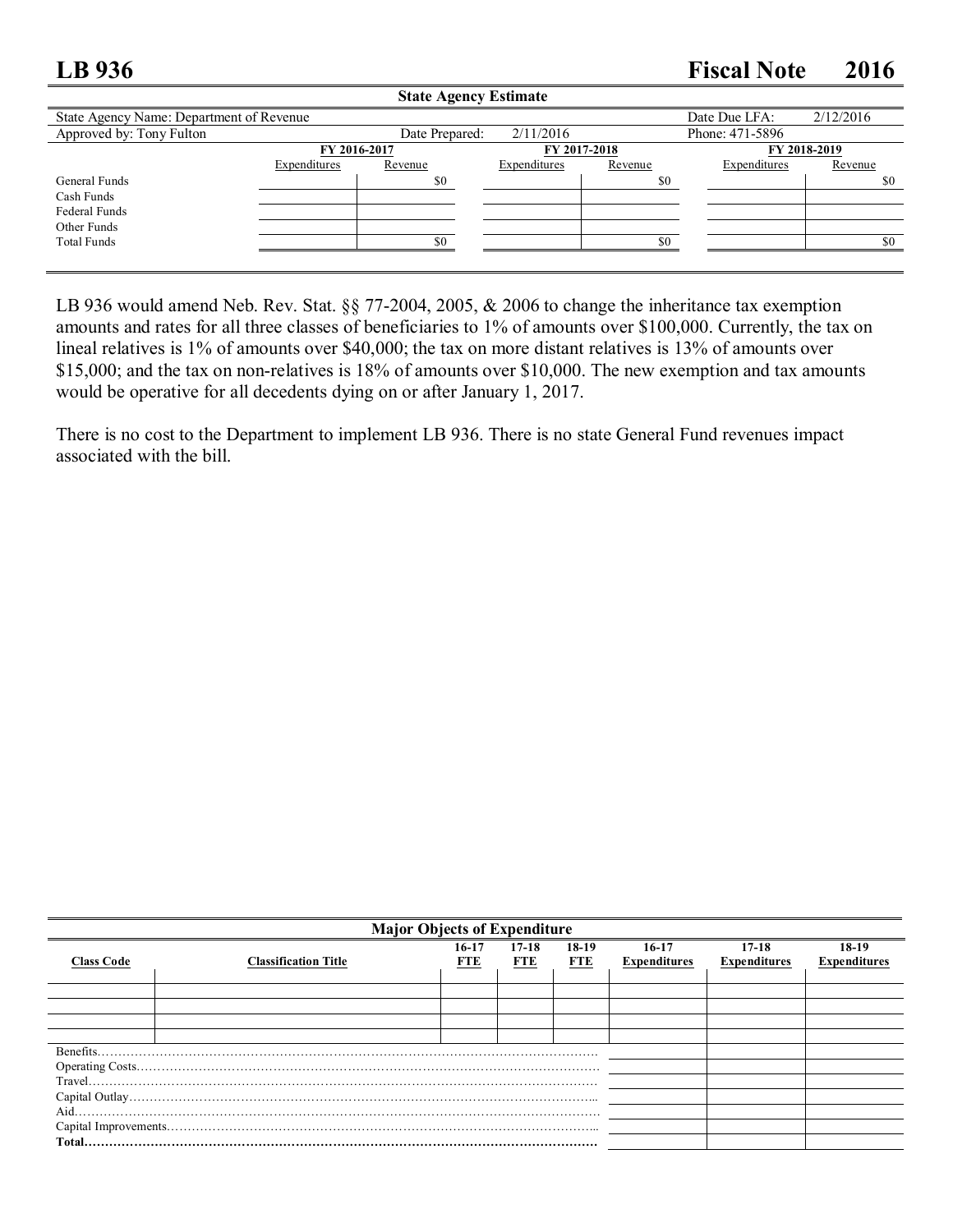**Please complete ALL (5) blanks in the first three lines. 2016**

| LB <sup>(1)</sup><br>936                                                                                      |                                                             |                                                 |                                                                   | <b>FISCAL NOTE</b>           |  |  |
|---------------------------------------------------------------------------------------------------------------|-------------------------------------------------------------|-------------------------------------------------|-------------------------------------------------------------------|------------------------------|--|--|
|                                                                                                               | State Agency OR Political Subdivision Name: (2)             | Nebraska Association of County Officials (NACO) |                                                                   |                              |  |  |
|                                                                                                               | Prepared by: (3) Elaine Menzel Date Prepared: (4) 1/15/2016 |                                                 |                                                                   | Phone: $(5)$ 402.434.5660    |  |  |
|                                                                                                               |                                                             |                                                 | <b>ESTIMATE PROVIDED BY STATE AGENCY OR POLITICAL SUBDIVISION</b> |                              |  |  |
|                                                                                                               | FY 2016-17<br><b>EXPENDITURES</b>                           | <b>REVENUE</b>                                  | <b>EXPENDITURES</b>                                               | FY 2017-18<br><b>REVENUE</b> |  |  |
| <b>GENERAL FUNDS</b><br><b>CASH FUNDS</b><br><b>FEDERAL FUNDS</b><br><b>OTHER FUNDS</b><br><b>TOTAL FUNDS</b> |                                                             |                                                 |                                                                   |                              |  |  |

**Explanation of Estimate:**

LB 936 would increase the exemption amounts from \$40,000 to \$100,000 for class one beneficiaries and from \$15,000 to \$100,000 for class two beneficiaries and from \$10,000 to \$100,000 for others. Additionally, LB 936 would reduce the percentage rates paid for inheritance taxes to counties for all classes of beneficiaries thus this would result in a significant reduction in inheritance taxes collected by counties .

The chart below illustrates an example of how some counties would have been impacted if the class one exemption was increased from \$40,000 to \$100,000. Additionally, a significant decrease of county inheritance taxes collected due to a decrease in the taxing rate of Class 2 beneficiaries from 13 % to 1 % and in other cases from 18 % to 1 % which would result in a substantial fiscal loss. While the total of Class 2 Taxes collected during 2013 for the counties listed below was \$1,919,169.44 and for other classes was \$1,071,800.71, the information collected for these classes of beneficiaries was cumulative rather than individualized for these classes of beneficiaries. Therefore, an analysis of the impact on this information would be imprecise; however, it would be substantial if the rates were reduced.

In 2013, our office conducted a study of inheritance taxes collected in 2012 for the 13 counties included in the following chart. Also, reflected in the chart is the impact to the selected counties if the \$100,000 exemption amount would have been applicable to Class 1 beneficiaries.